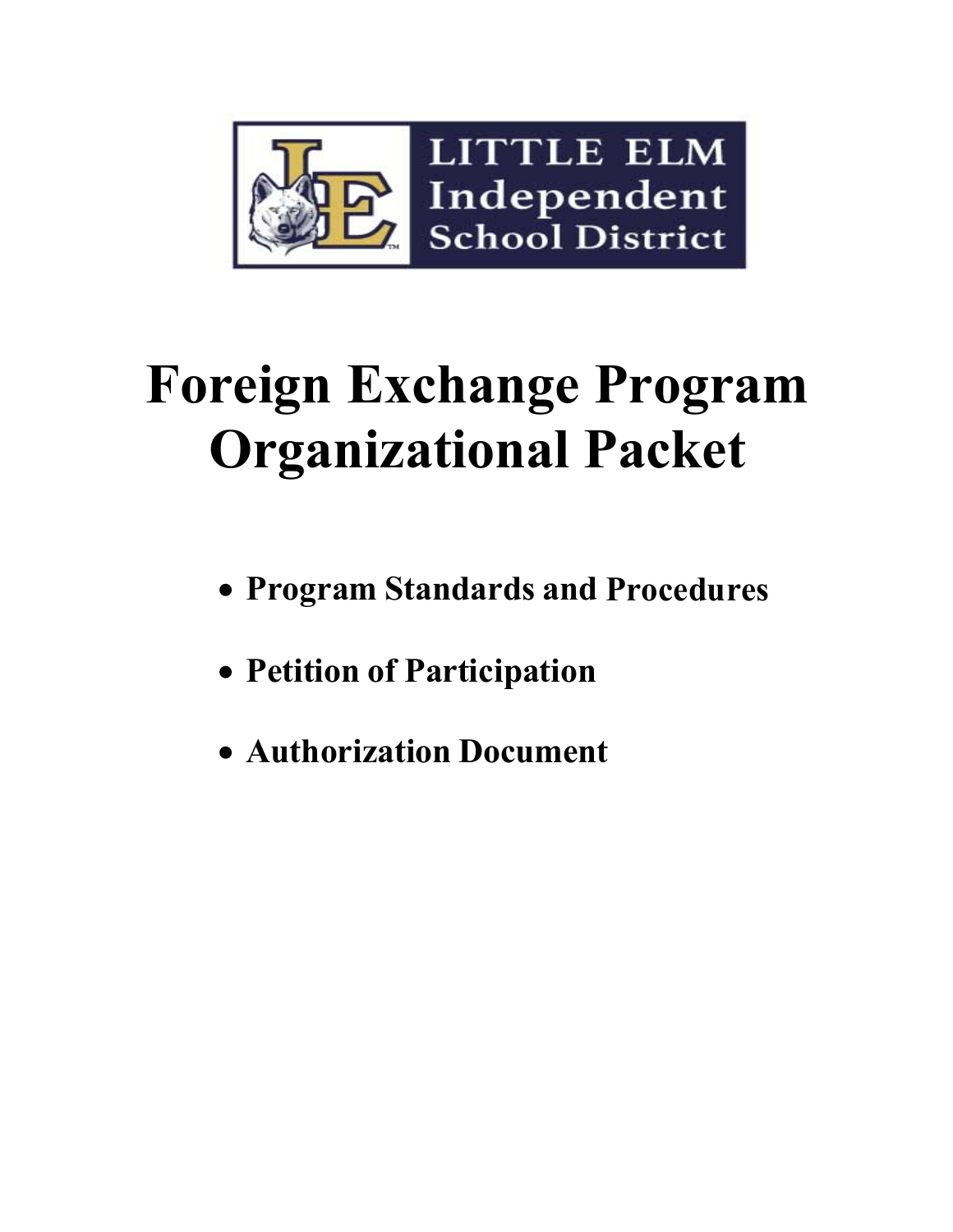

### **Foreign Exchange Program Standards and Registration Procedures**

Foreign exchange programs are an important part of the school experience for both the foreign student and the host community. Programs should provide a cultural experience for both the foreign student and his community. In order to protect the interests of our patrons, students and to ensure the integrity of the foreign exchange program, LEISD has established these standards. They apply to not-for-profit programs involving a one- year home stay experience for high school students from foreign countries coming to the United States and this community. All foreign exchange programs requesting participation in LEISD will be considered providing the standards set forth in this document are maintained.

Acceptance as an LEISD recognized institution will be at the discretion of the LEISD Board of Trustees or its designee and is subject to change and review if any agency is not in compliance with the specified criterion. Each participating foreign exchange program must request an application and register annually. with Mr. Clint Miller, LEISD Director for Student Services. Acceptance in one school year does not constitute acceptance in the following school year. No foreign exchange student will be registered in LEISD unless the sponsoring organization has been registered and approved by the LEISD Board of Trustees as an accredited agency and also recognized and accepted for full listing by the Council for Standards of International Education Travel (CSIET). Only private, not-forprofit program sponsors will be considered. The standards for acceptance as well as the registration procedures are included in the body of this document. It is the responsibility of the Foreign Exchange Organization to ensure that LEISD policies are understood by the host family and foreign exchange student. Failure to explain policy thoroughly is cause for a revocation of agency approval by LEISD. LEISD standards are based on the established guidelines of the CSIET.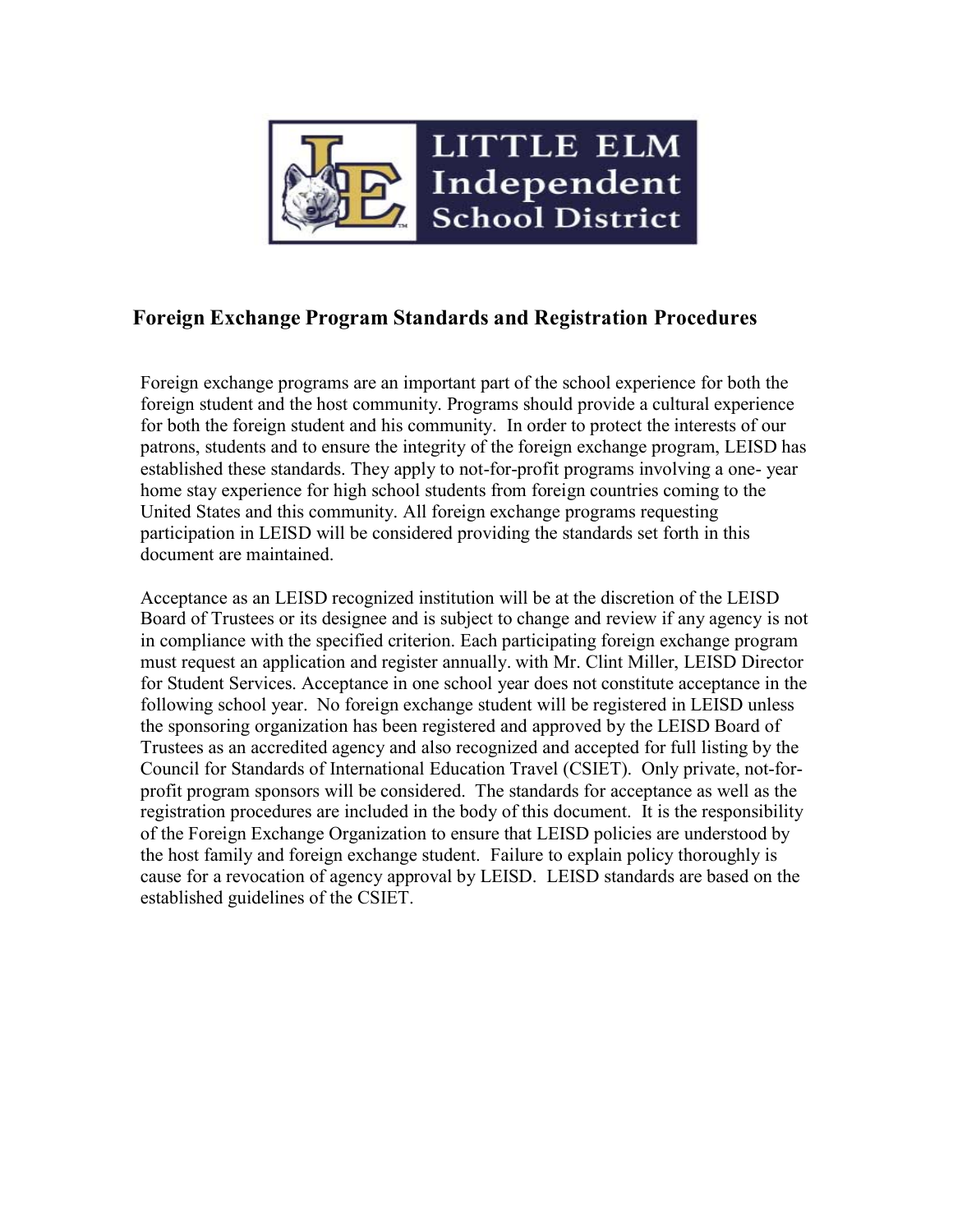## **Program Standards**

#### **Standard 1: EDUCATIONAL PERSPECTIVE**

- A. Programs shall be designed to fulfill educational purposes related to an international experience.
- B. The organization sponsoring the program shall have clearly established goals and learning objectives to fulfill the educational purposes of its program.

#### **Standard 2: ORGANIZATIONAL PROFILE**

- A. The structure and administration of the organization shall be clearly defined.
- B. The organization shall have the personnel needed to administer its programs effectively.
	- 1. The organization is accountable for the full scope of the programs it administers, including actions taken and representations made by its agents, and maintains responsibility for its students both within the United States and abroad.
	- 2. The organization shall maintain direct, hands-on control of the placement and supervision of inbound students and the hiring, firing and remuneration of local representatives. It may not enter into a relationship with another entity that appears to exercise such control.
- C. The organization shall be organized under the laws of one of the 50 states of the United States or the District of Columbia.
- D. The organization shall demonstrate success in international educational travel through at least one full school year since its incorporation.

#### **Standard 3: FINANCIAL RESPONSIBILITY**

- A. The organization shall be capable of discharging its financial responsibilities to all participants.
- B. The organization shall have sufficient financial backing to protect all monies paid by participants and to ensure fulfillment of all responsibilities to participants.

#### **Standard 4: PROMOTION**

- A. The organization's promotional materials shall professionally, ethically, and accurately reflect its purposes, activities, and sponsorship.
- B. The organization shall not publicize the need for host families via any public media with announcements, notices, advertisements, etc., that:
	- a) are not sufficiently in advance of the student's arrival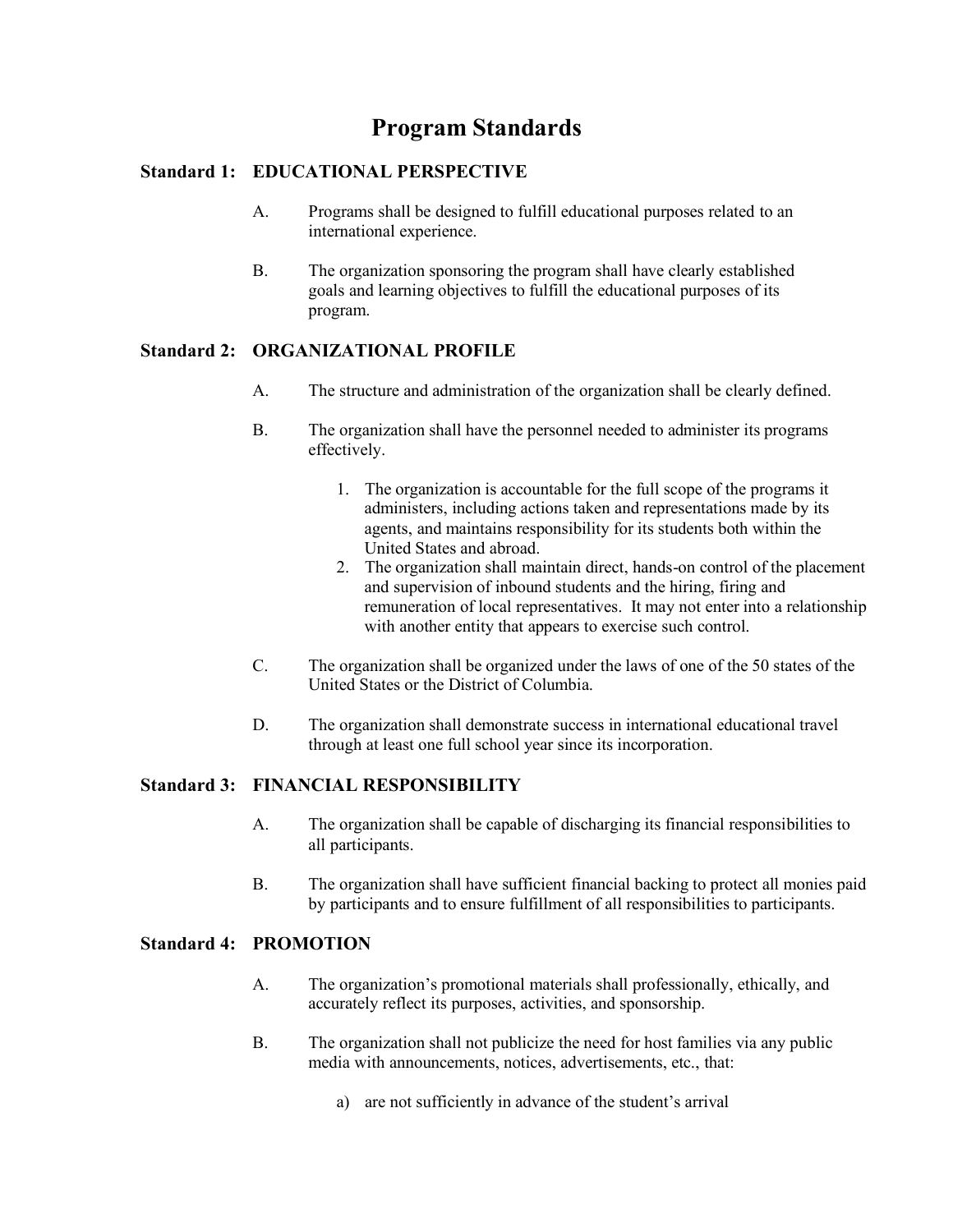- b) appeal to public pity or guilt
- c) imply in any way that a student will be denied participation if a host family is not found immediately
- d) identify photos of individual students and include an appeal for an immediate family.
- C. The organization shall not promote or recruit for its programs in any way that compromises the privacy, safety or security of participants, families or schools. Specifically, programs shall not include personal student data or contact information (including address, phone or email addresses) on websites or other promotional materials.
- D. All promotional materials/activities shall distinguish the program and the sponsoring organization from others operating under:
	- a) Affiliated or related corporate structures
	- b) The same or similar names or symbols.
- E. The organization shall fully disclose all fees, including school tuition, host family reimbursements, and other required or optional costs to prospective students and their natural families before enrollment. (If host families provide room and board gratis to the students, publicity should state that fees cover "selection and placement in hoist families" and not imply in any way that the fees paid by the students cover : room and board.")
- F. Neither the organization nor its agents shall promote its programs as providing opportunities for high school graduation, school athletic participation, driver's education instruction, household domestic service, child care, employment, or other activities that might compromise the student, program, or the school. Standard 4F specifically prohibits the organization and its agents (this includes foreign partners) from promoting its programs as providing any of the aforementioned activities. The word "promote" as it is used in CSIET Standard 4F includes any specific focus on or prominence of pictures and/or text depicting these activities. No prominent pictures and/or text will be considered to be in compliance.
	- 1) Be advised that LEISD does not provide a driver's education program for foreign exchange students. Driving instruction may be arranged through private enterprises.
	- 2) LEHS offers a certificate of participation and does not allow foreign exchange students to participate in graduation exercises. LEISD Board Policy FMH Local.
	- 3) All foreign exchange students will be in junior level courses, to enrich their experience, students will take English III (American Literature) and US History. Students will also be placed in US Government and Economics, upon request. They will be placed in the appropriate math and science courses, based on their transcripts. Placement in electives must be based upon meeting all requisites and space availability.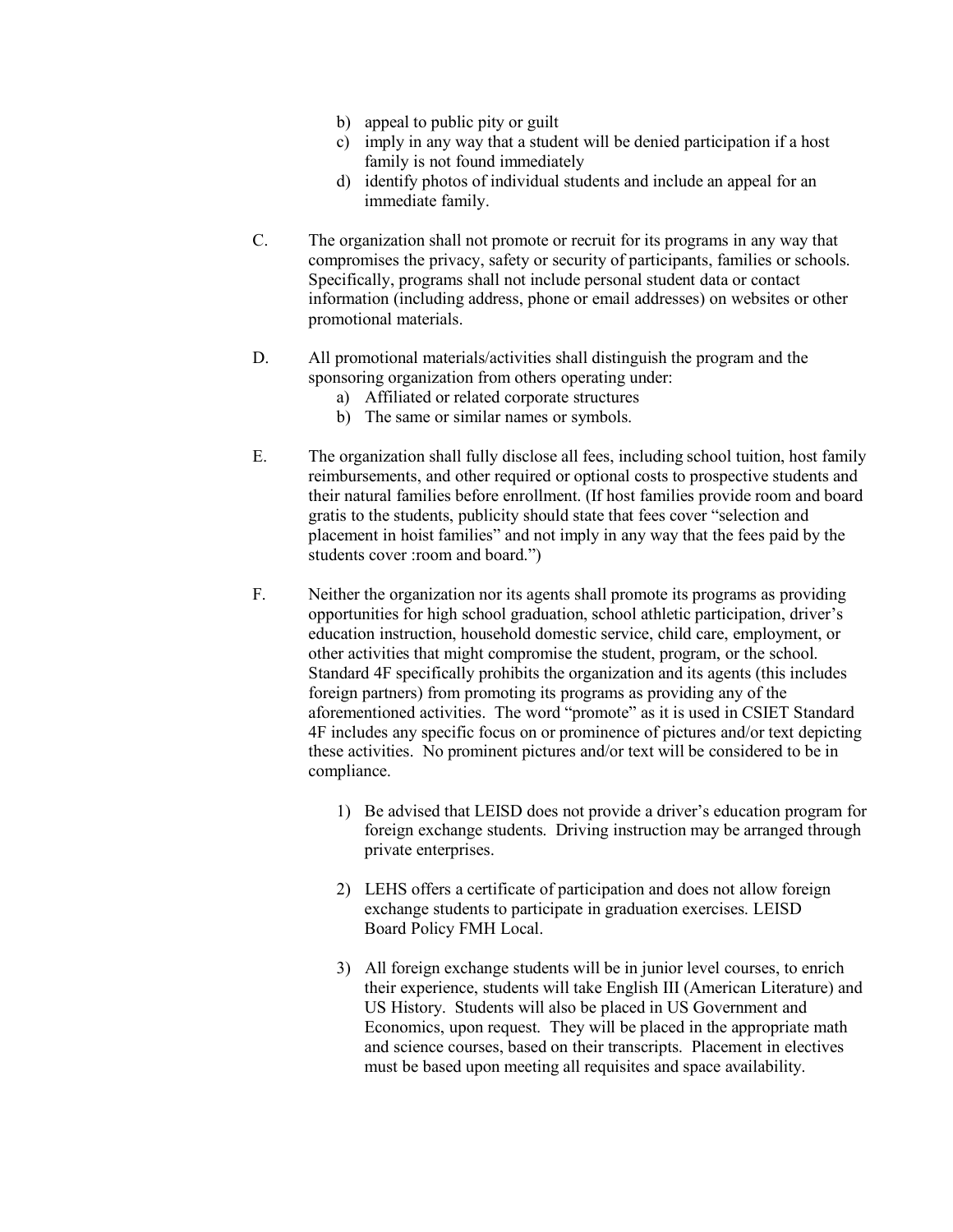G. The organization shall not state or imply in its promotional materials/activities that persons who are compensated other than out-of-pocket expenses are volunteers.

#### **Standard 5: STUDENT SELECTION AND ORIENTATION**

- A. The organization shall carefully screen and select student participants on the basis of criteria appropriate to the program.
- B. Screening procedures shall include a personal interview with student applicants in their home country prior to departure to the United States. The student's academic record with English translation must be on their school's letterhead, dated, signed and stating the student's grade level.
- C. Selection shall be completed sufficiently in advance of the student's departure to ensure adequate time for preparation and orientation.
- D. Students shall be given a suitable orientation before departure and after arrival in the host country, including information on how to identify and report cases of suspected student abuse.
- E. All inbound students enrolled in a U.S. high school must have adequate English language proficiency to function successfully.
	- 1. **All students attending an LEISD high school must have a command of the English language, both written and spoken, to function successfully in the educational setting.** All foreign exchange students will take English III (American Literature) and US History. Therefore, students must be at a third year level in writing, speech and reading comprehension. Any student who is found to not meet our third year English requirements will **not** be allowed to attend.
- F. All inbound and outbound students enrolled in school must have adequate academic preparation to function successfully.
- G. Exchange students will be required to follow the LEISD Student Code of Conduct. Serious infractions, may result in immediate and permanent withdrawal of the exchange student.

#### **Standard 6: LEISD STUDENT PLACEMENT**

- A. Regarding Attendance at LEISD schools, the organization shall:
	- 1. Secure acceptance for each student from LEISD via Mrs. Misty Chesnut prior to confirming assignment of the student to a host family.
	- 2. Provide the campus administrator with the following information about the student:
		- a. academic history including: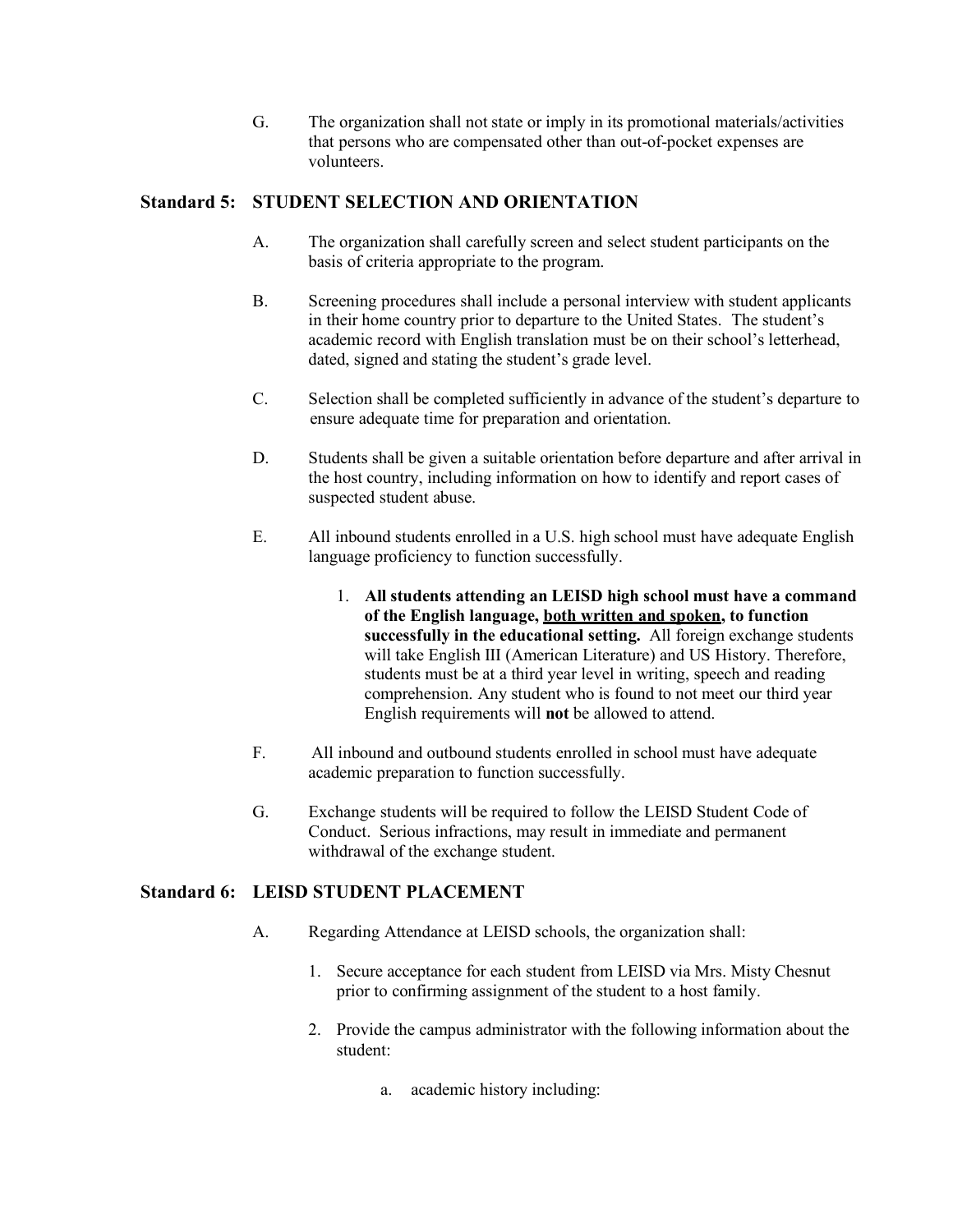- 1) academic records translated into English.
- 2) number of years of school completed prior to arrival, number of years required in the home country for the completion of secondary school, expectation regarding school experience.
- b. level of English language proficiency.
- c. appropriate background information.
- d. health and immunization documentation. **Please note that by State law, immunization records must show month, day and year of immunizations prior to registration. We are not allowed to accept students without the required immunization documentation. (Please see additional information on pages 9-11 of this document regarding immunization requirements.)**
- B. Ensure only J-1 certified exchange students will be considered.
- C. Regarding home stay the organization shall:
	- 1. Select and match host families and students on the basis of criteria appropriate to the program. A personal interview of the host family in their home is required.
	- 2. Coordinators and host families must live within the lawful boundaries of LEISD .
	- 3. Complete placement arrangements sufficiently in advance of the beginning of the school year. (Sufficiently in advance prior to August 1)
	- 4. Provide suitable orientation and training to the host family.
	- 5. Temporary home placement is unlawful and is not acceptable to LEISD.
- D. Regarding the student's enrollment
	- 1. No more than 8 students will be placed in the District. Students will be accepted on a first come-first served basis, providing all conditions in this document have been satisfied.
	- 2. Foreign exchange is designed as a cultural experience; therefore it is not anticipated that an exchange student will graduate. All state and local policies will apply to foreign exchange students.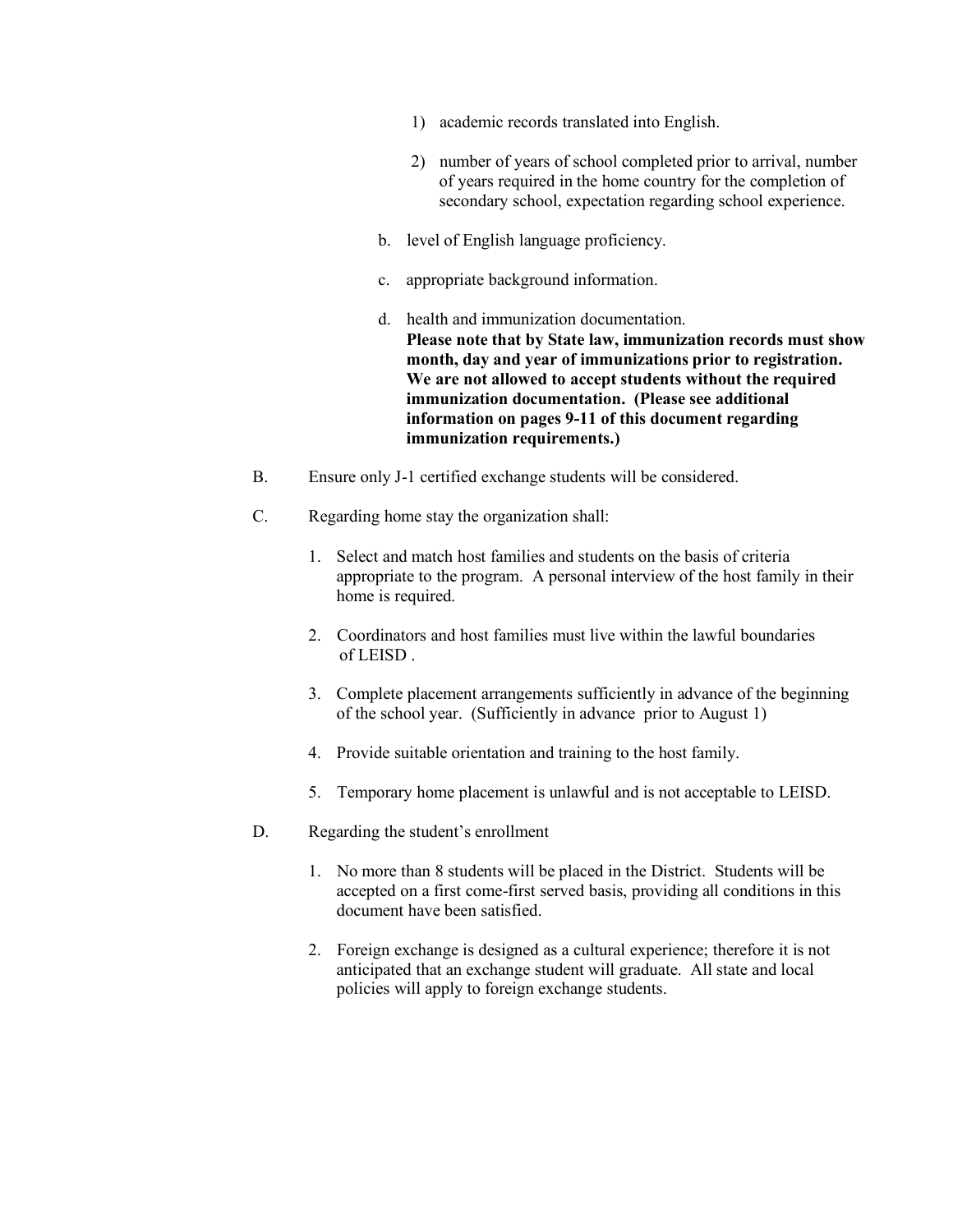#### **Standard 7: OPERATIONS**

- A. The organization shall ensure adequate care and supervision of students.
- B. Regular personal contact with the student host family and District official shall be maintained by local representatives of the organization.
- C. The organization shall notify the student, host family, and/or other supervisor regarding the travel itinerary sufficiently in advance of any departures.
- D. The organization shall provide adequate support services at the local level to assist with program-related needs and problems.
- E. The organization shall maintain an effective system of screening (including a national criminal background check for U.S. representatives with direct in-person contact with student participants), selecting, training, and supervising program representatives and group leaders.
- F. The organization shall provide students with an identification card that includes the student's name; the host family's name, address, and telephone; the address and telephone of the organization's appropriate national office.
- G. For programs involving school enrollment, the organization shall maintain regular communication with school authorities.
- H. The District official shall be advised of serious problems related to educational or host family placement of the exchange student and should be consulted if problems arise which lead to a change in student placement.
- I. The organization shall have in place adequate plans for dealing with emergency situations (medical or otherwise) that may arise during the program.
- J. The organization shall respond in a timely and appropriate fashion to complaints received from students, families, schools or others concerned with the program and its quality.
- K. For utilizing electronic or automated program databases to demonstrate compliance with CSIET Standards, such entries must identify the date and user recording the data. Programs shall also maintain a back-up system. To prevent online access to sensitive student information by unauthorized persons, program databases need to be secured by an initial screening prior to issuance of a unique username and password.
- L. The District official shall be advised of any problems related to educational or host family placement of the exchange student and should be consulted if problems arise which lead to a change please contact Academic Dean Misty Chesnut 972-947-9443 prior to a change in placement.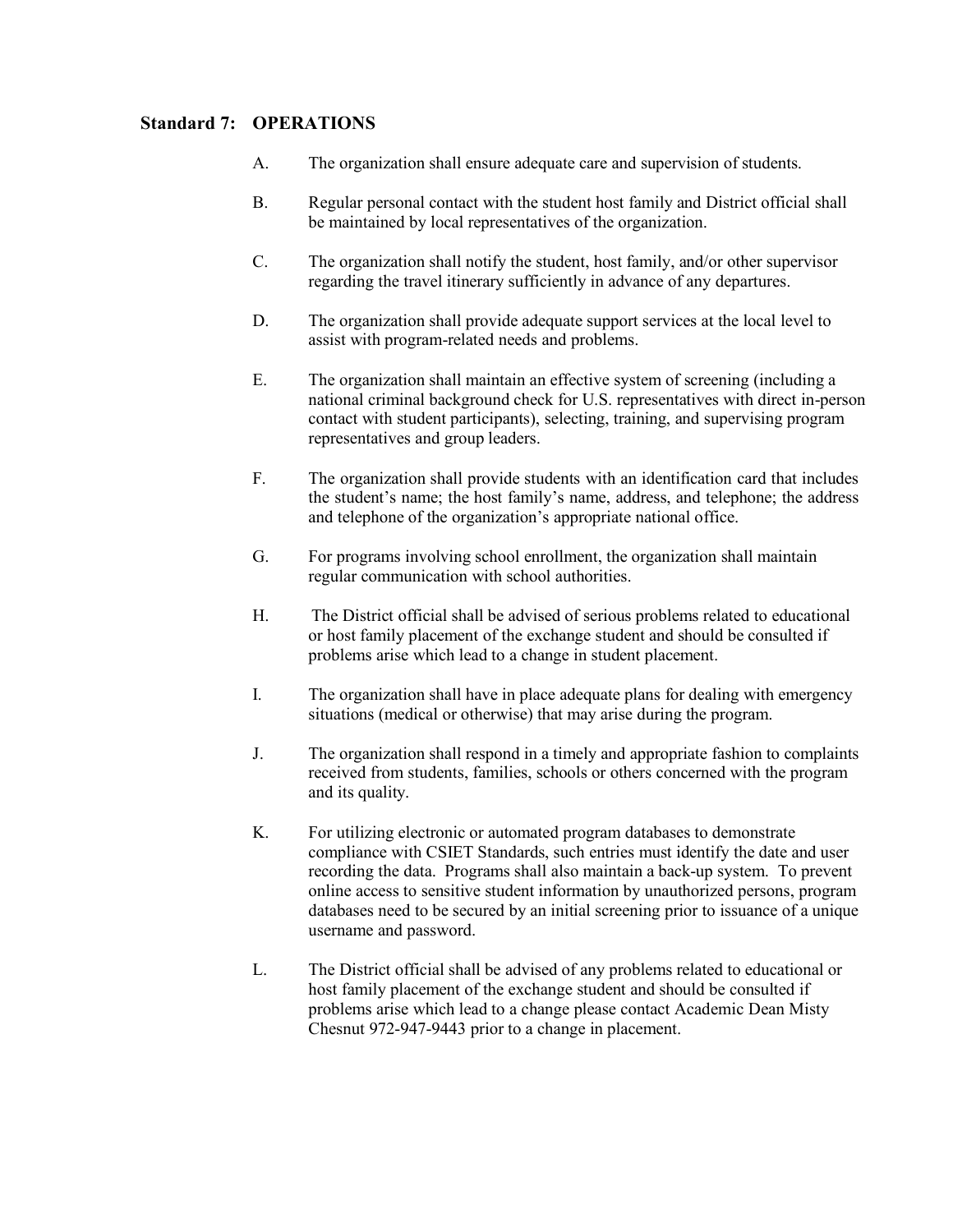#### **Standard 8: STUDENT INSURANCE**

- A. The organization should guarantee that every student is covered with adequate health and accident insurance. Such insurance should:
	- 1. Protect students for the duration of their program.
	- 2. Provide for the return of the student to his/her home in the event of serious illness, accident, or death during the program.
- B. The organization shall provide students, host families, and appropriate supervisor(s) with detailed printed information regarding the terms and limits of insurance coverage and procedures for filing a claim.
- C. Insurance will not be a determining factor on accepting a foreign exchange student.

#### **Standard 9: ADHERENCE TO GOVERNEMT REGULATIONS**

- A. The organization shall comply with all appropriate government regulations regarding international exchange or any other activity under its auspices.
- B. It shall be the responsibility of the organization to notify the Council as well as LEISD of any change in status with respect to government designation, acknowledgment, acceptance, endorsement and/or sanction.

#### **Immunizations**

A student must be fully immunized against certain diseases or must present a certificate or statement that, for medical reasons or reasons of conscience, including religious belief, the student will not be immunized. Students who are not in compliance with the immunization requirements will be excluded from attending and/or enrolling in school. For exemptions based on reasons of conscience, only official forms issued by the Department of State Health Services, Immunization Division, can be honored by the District. The immunizations required are: diphtheria, rubeola (measles), rubella, mumps, tetanus, Haemophilus influenza type B, poliomyelitis, hepatitis B, Meningococcal1, and varicella (chicken pox). Students enrolled in Pre-K or Early Childhood programs are required to have the Hepatitis A and Pneumoccal vaccines in addition to the others previously mentioned. The school nurse can provide information on age-appropriate doses or on an acceptable physician-validated history of illness required by the Department of State Health Services. Acceptable evidence of vaccination include: (1) documentation of vaccines administered that include the signature or stamps of the physician or his/her designee, or public health personnel, (2) official immunization record generated from a state or local health authority and/or (3) a record received from school officials including a record from another state is acceptable. A TB test will be required once the student enters the United States.

If a student is not immunized for medical reasons, the student or parent must present a certificate signed by a U.S. licensed physician stating that, in the doctor's opinion, the immunization required poses a significant risk to the health and well-being of the student or any member of the student's family or household. This certificate must be renewed yearly unless the physician specifies a life-long condition. Please refer to the District Web Page Texas Minimum State Vaccine Requirements for Students Grades K-12. Under parents choose Registration/Back to School and then Immunization Requirements.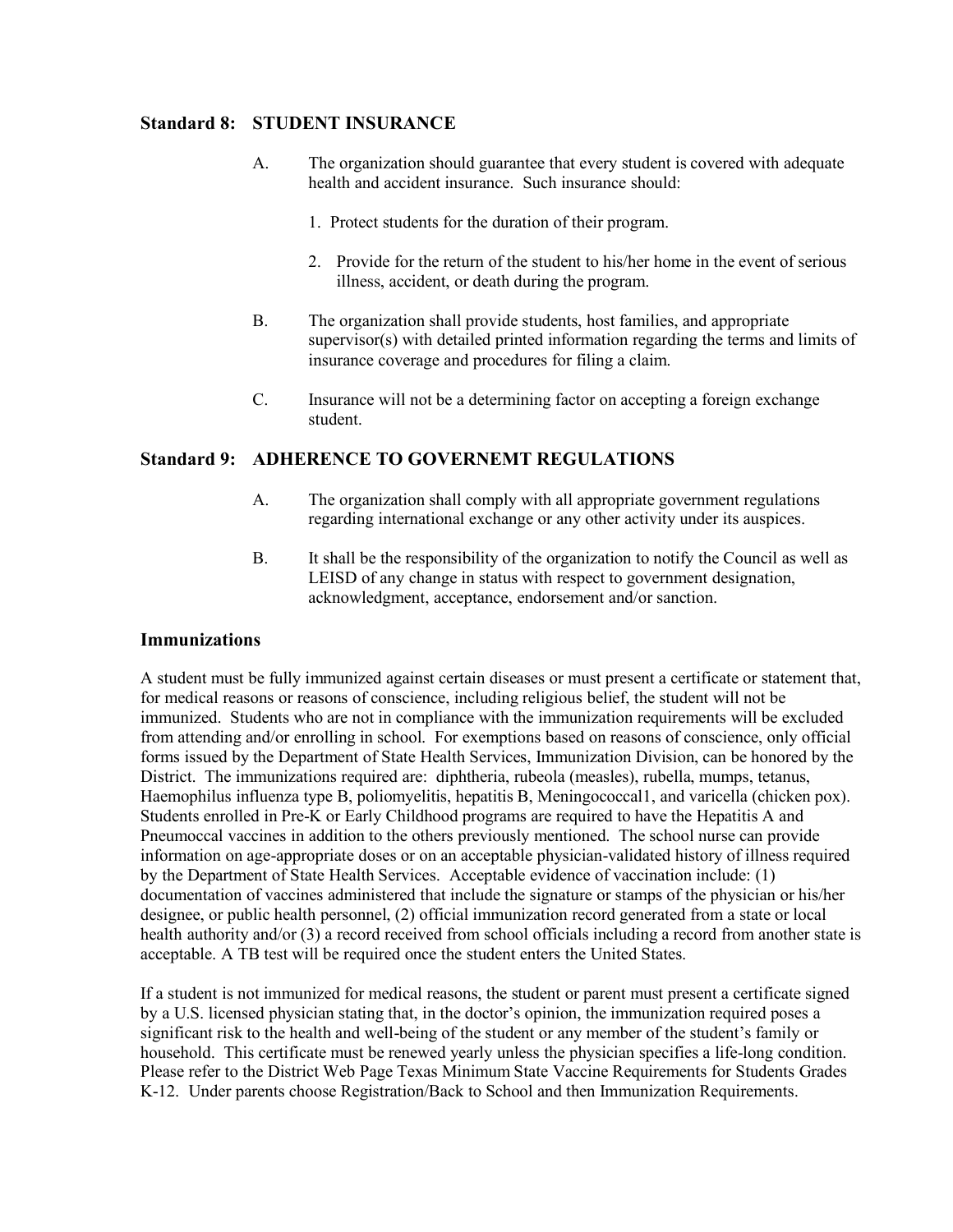

## **Registration Procedures For Foreign Exchange Organizations**

#### **Application Timeline and Limitations:**

Through the stipulation of Texas Education Agency Wavier for LEISD, the total number of enrolled foreign exchange students will not exceed an annual total of 8 (8) students. LEISD will begin accepting applications on Tuesday, March 24<sup>th</sup>. Organizations may place one student per school year. However, organizations may request to be added to a waiting list in the event that unrequested spots become available. The District reserves the right to withhold these spots until May  $18^{\text{th}}$ . After that time, any unrequested spots are provided to students on the waiting list.

#### **Registration Deadlines:**

Registration of foreign exchange students must be completed no later than August 2nd. Requests after this date will be declined. After school counselors have received official notice of student approval, students will be allowed to register. Host families and/or exchange students must secure notary confirmation on compliance documentation.

#### **Contacts:**

.

Approval for registration may be obtained through the Little Elm High School Academic Dean Misty Chesnut.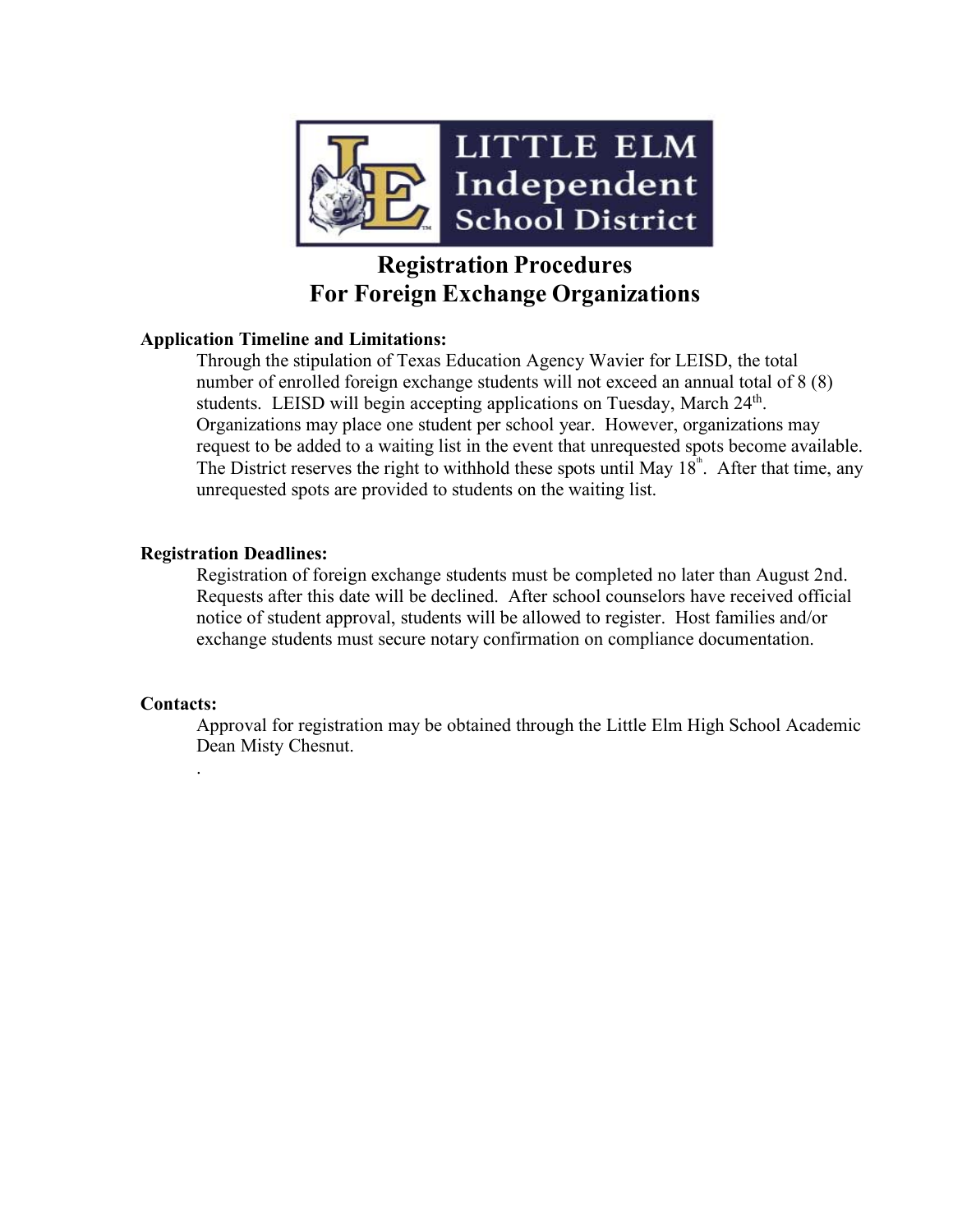

# **FOREIGN EXCHANGE PROGRAM Little Elm ISD Compliance Documentation**

As a legal representative of (name of Exchange Organization), I

have read, understand, and agree to follow the Little Elm ISD Foreign Exchange Program Standards and Procedures as set forth. The guidelines include:

\*J-1 Visas Adequate English proficiency GPA equivalency of 80 or above Provision of support services Adequate insurance coverage Registration of students Course/Graduation Credit

\*State law prohibits the District from issuing an I-20 for a student to obtain an F-1 Visa.

Further, I understand that abridgement of the standards and procedures will result in denial of participation in LEISD in future years.

The information I have provided is true and correct to the best of my knowledge.

Applicant Signature Date

NOTARY STAMP and SIGNATURE

Petition Accepted Petition Denied Date

Director of Counseling and Campus Support Superintendent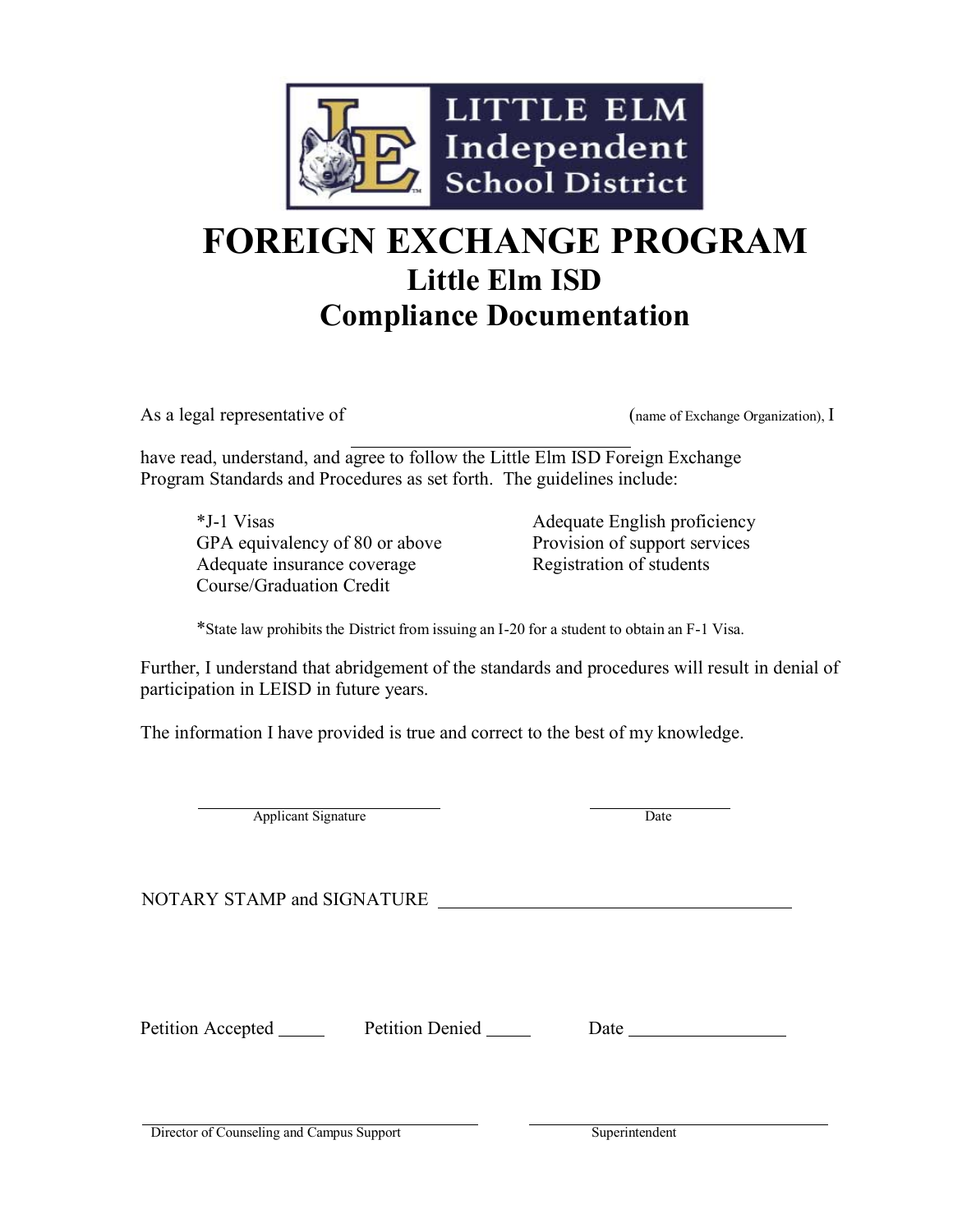# **FOREIGN EXCHANGE PROGRAM Little Elm ISD**

**Request for Participation**

**(Please Print or Type)**

| Local Community Coordinator<br>(Please submit Driver's License and utility bill)                          |             |                       |
|-----------------------------------------------------------------------------------------------------------|-------------|-----------------------|
|                                                                                                           |             |                       |
|                                                                                                           |             |                       |
|                                                                                                           |             |                       |
|                                                                                                           |             |                       |
|                                                                                                           |             |                       |
|                                                                                                           |             |                       |
|                                                                                                           |             |                       |
| Please circle the appropriate answer to the questions below:                                              |             |                       |
| 1. Current Information Brochures submitted<br>2. USIA designee<br>3. Private, Not-for-profit organization | Y<br>Y<br>Y | $\mathbb N$<br>N<br>N |
| 4. English language support provided<br>5.* Placed students in LEISD previously                           | Y<br>Y      | N<br>N                |
| 6. Academic Program duration                                                                              |             | Year                  |

**\*Please list dates, number of students and LEISD campus placement in the space provided below.**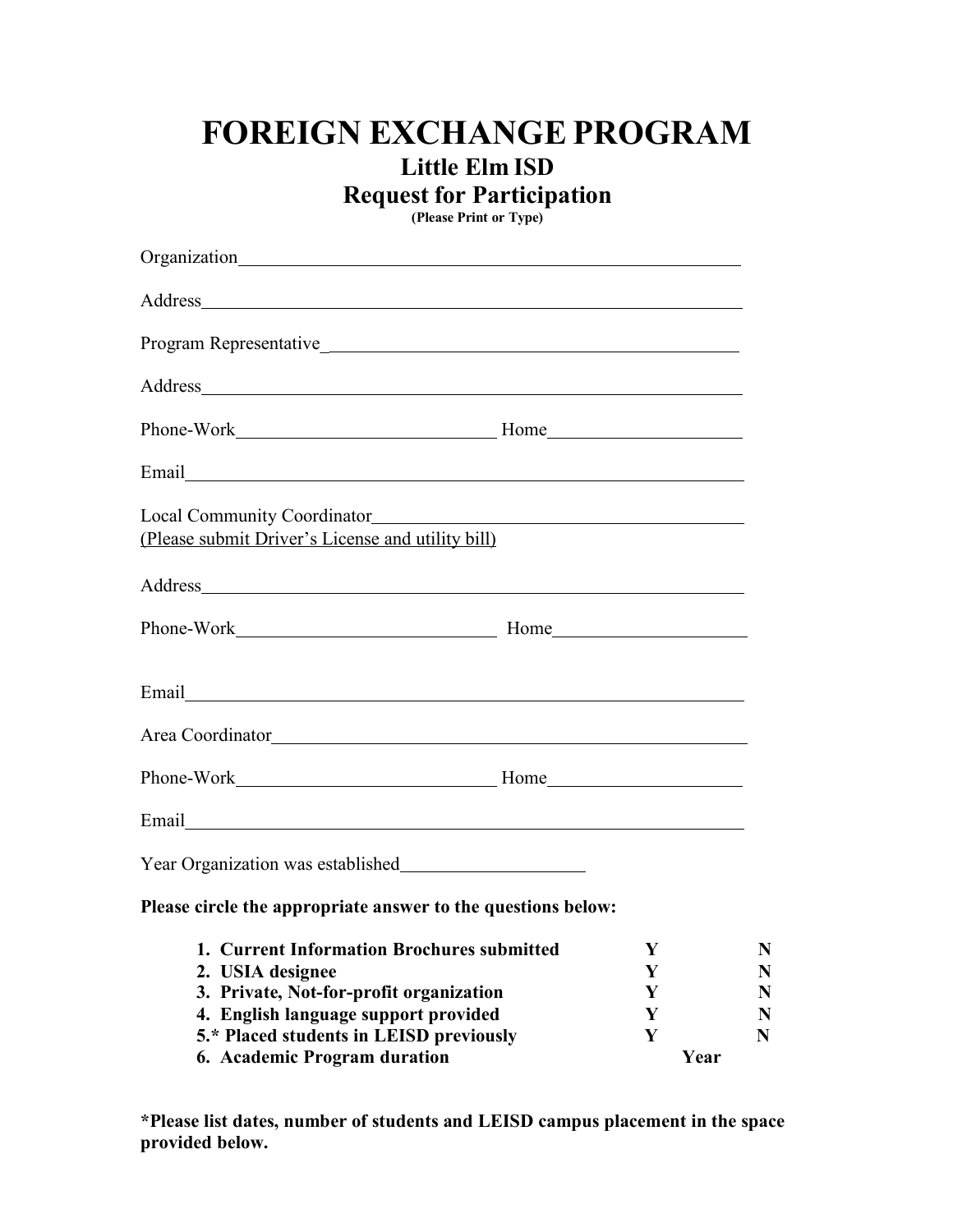#### SCHOOL REFERENCES (List all Schools where students were placed in the last 3 years)

| Name | Address | <b>Contact Person</b> | Telephone |
|------|---------|-----------------------|-----------|
|      |         |                       |           |
|      |         |                       |           |
|      |         |                       |           |
|      |         |                       |           |
|      |         |                       |           |

Briefly describe the organization's process for student selection, including who conducts the screening.

Briefly describe the organization's process for host family selection, including who conducts the screening.

Describe/Submit the organization's termination policy after enrollment in our schools: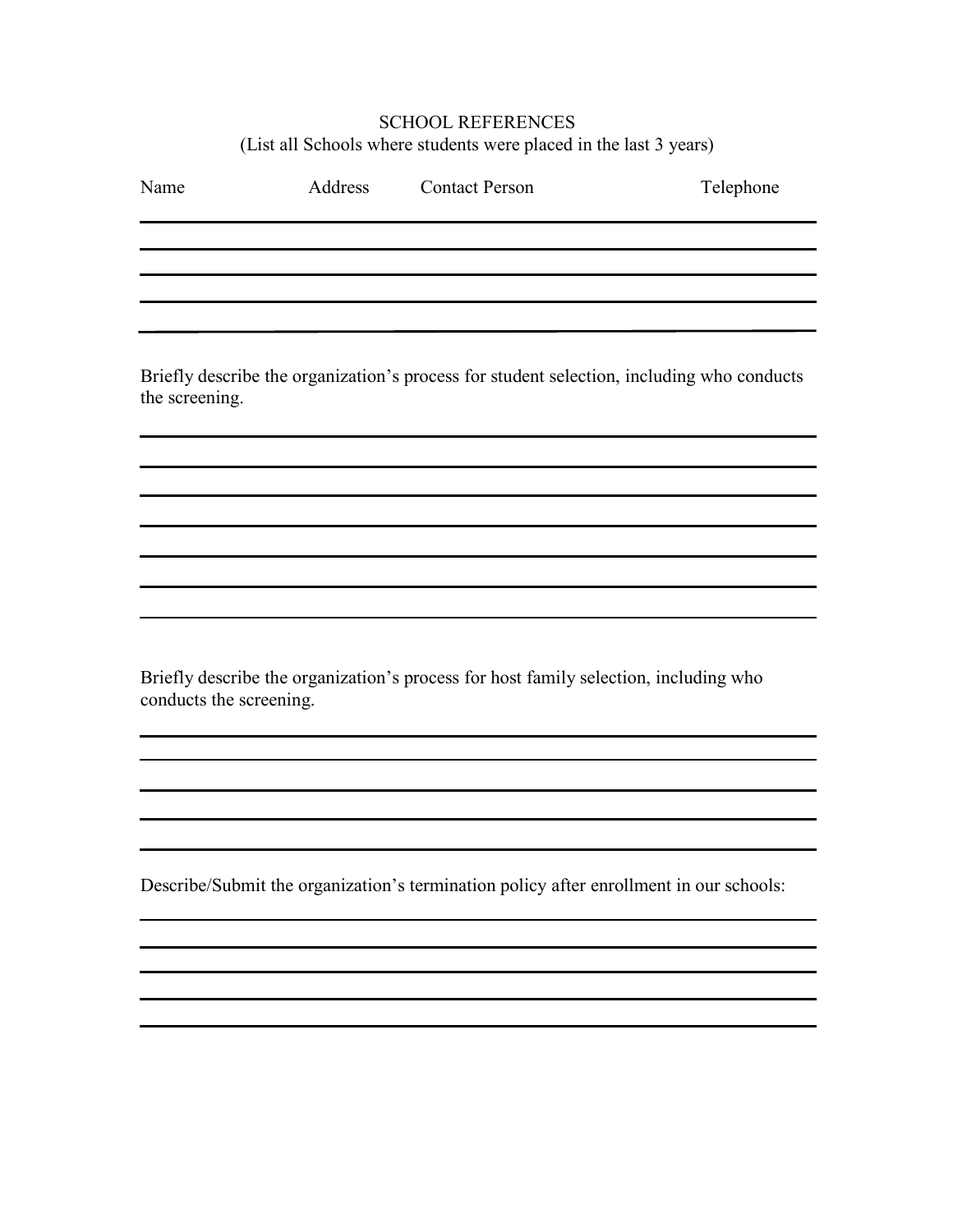#### LOCAL REFERENCES (Former Host Families) (List all for the past 3 years)

| Name | Address | Telephone |
|------|---------|-----------|
|      |         |           |
|      |         |           |
|      |         |           |
|      |         |           |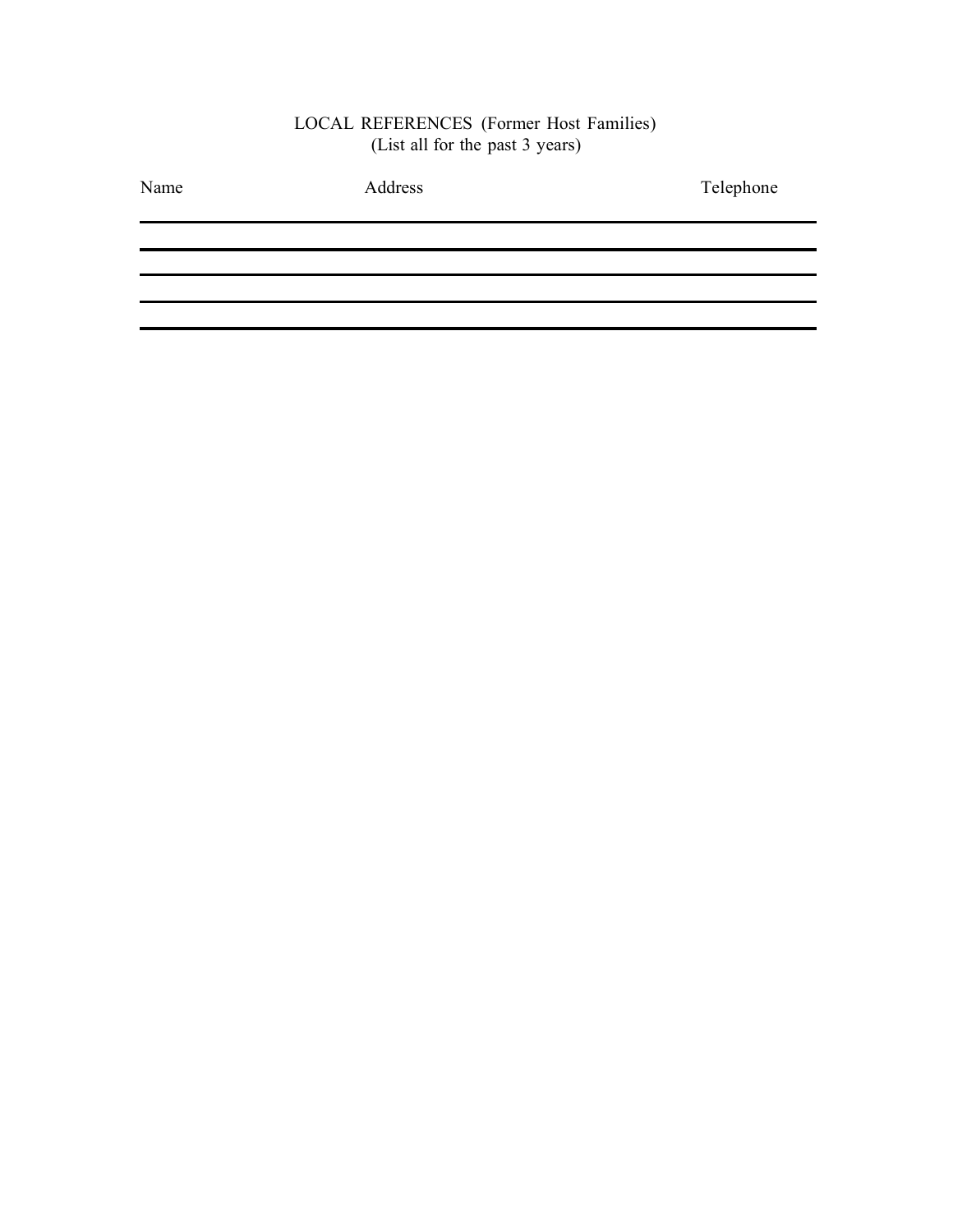

## **Foreign Exchange Student Request for Enrollment (Please Print or Type)**

| Student Name                                                              |   |   |
|---------------------------------------------------------------------------|---|---|
|                                                                           |   |   |
|                                                                           |   |   |
|                                                                           |   |   |
|                                                                           |   |   |
| Organization Sponsoring Student New York Channel Assembly Drawing Student |   |   |
|                                                                           |   |   |
|                                                                           |   |   |
| Please circle the appropriate answers to the questions below:             |   |   |
| 1. Academic records are attached                                          | Y | N |
| 2. Academic history attached                                              | Y | N |
| 3. Level of English proficiency verified                                  | Y | N |
| 4. Background information attached                                        | Y | N |
| 5. Home interview conducted (Date)                                        | Y | N |

Return to: LEHS Academic Dean, Misty Chesnut

DATE RECEIVED APPROVED/DISAPPROVED